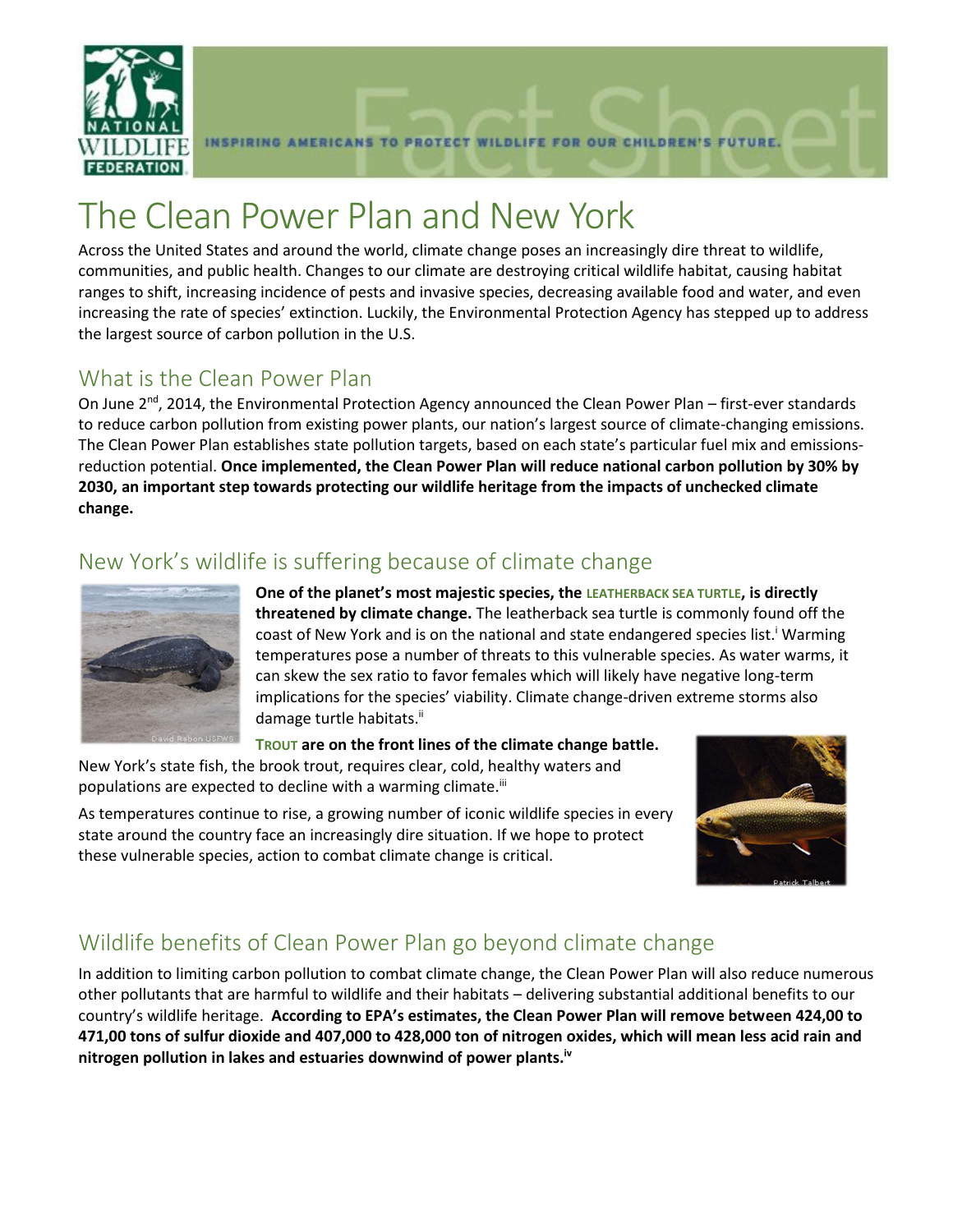

# New York and the Clean Power Plan

By reducing reliance on coal-burning for power generation in the U.S., the Clean Power Plan will also help protect wildlife from mining practices that destroy habitat, and from leaking toxic coal waste ponds that poison our waterways. The Clean Power Plan is clearly a win for wildlife!

#### Climate change threatens New York's vibrant outdoor recreation economy

Outdoor recreation and tourism is a big part of New York's identity and economy. But climate change poses a direct threat to outdoor recreation, including hunting and fishing, as droughts, floods and higher temperatures impact fisheries and outdoor activities across the state.

- Every year, outdoor recreation generations \$33.8 billion in consumer spending and 305,000 direct New York jobs. <sup>v</sup> **Of that consumer spending \$1.5 billion is from hunting and \$1.9 billion is from fishing.vi**
- At least 53% of New York residents participate in outdoor recreation every year.<sup>v</sup>

#### Extreme weather threatens New York's infrastructure and industry

New York is no stranger to climate-change driven extreme weather. The state has experienced record-breaking hurricanes, water scarcity, and increased flooding in recent years.

- In 2012, Hurricane Sandy, the second costliest hurricane in American history and largely believed to have been exacerbated by climate change, was particularly damaging to New York City. The storm caused over \$65 billion in damages and took 285 lives.<sup>vii</sup>
- In December 2013, New York experienced record breaking, though pleasant, heatwaves. Temperatures reached 73 degrees, about ten degrees higher than the previous record for that time of year.<sup>viii</sup>



**Damage on Long Island from Hurricane Sandy in 2012.** 

#### New York on the path to a wildlife friendly energy future

In 2012, power plants and major industrial facilities in New York emitted more than 46 million metric tons of carbon pollution—roughly equal to the yearly pollution from more than 9 million cars.<sup>ix</sup> By applying the four building blocks of the Clean Power Plan, EPA estimated that New York can reduce these emissions by 44% by 2030.

**Under the Plan, EPA estimates New York could generate 6.1% of their power from renewable sources in 2020 and 18% in 2030. <sup>x</sup> This is a less ambitious plan than New York's self-imposed renewable energy target of 29% by 2015.xi New York can obviously do more to achieve even further reductions simply by fulfilling current commitments to expand renewable energy, and EPA should strengthen the standard to reflect this.**